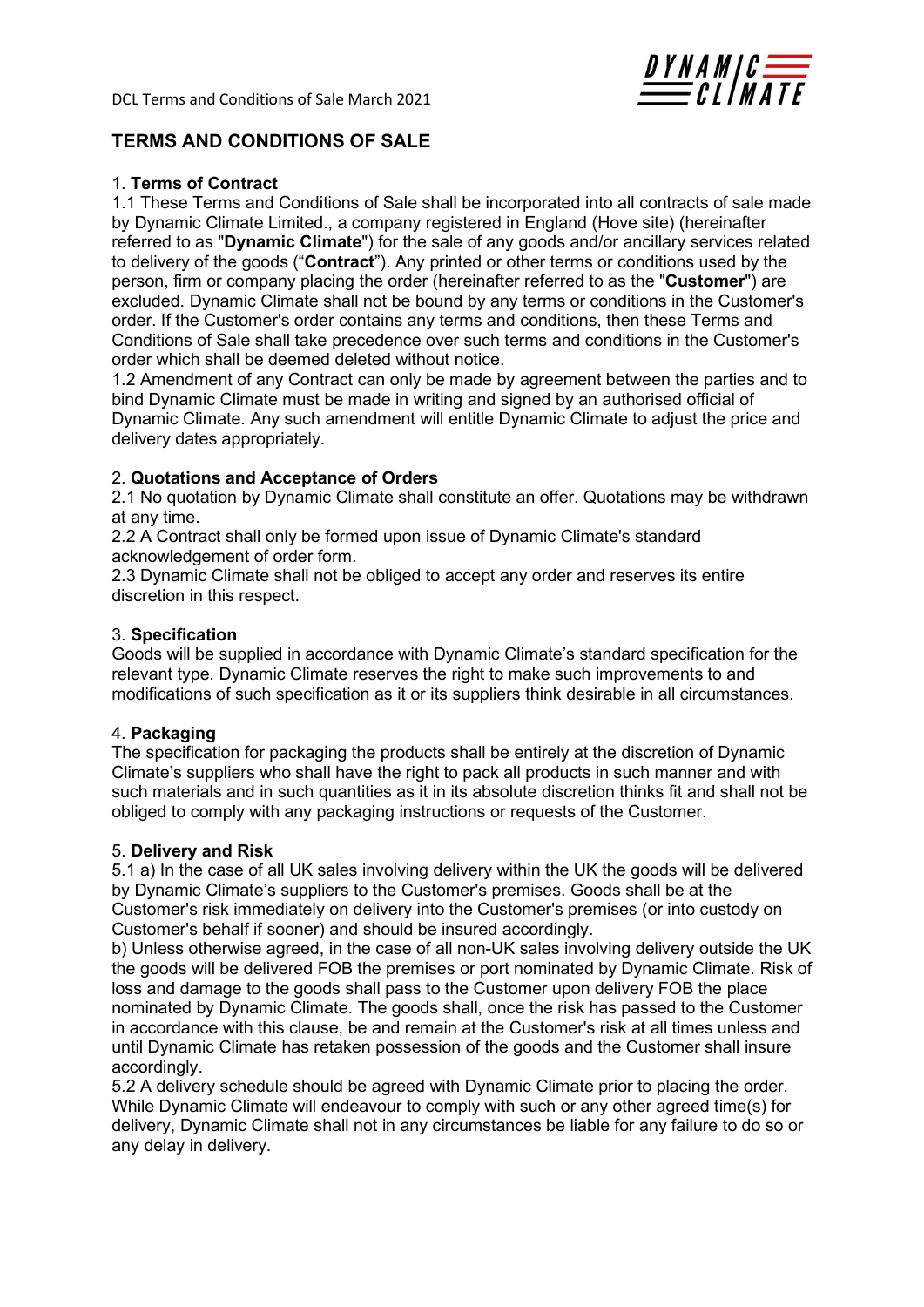

5.3 Dynamic Climate reserves the right to charge carriage, insurance and storage in cases where the Customer refuses to accept delivery of goods supplied by Dynamic Climate in response to a duly authorised order received from the Customer.

5.4 Goods shall be signed for on receipt. Any alleged shortages, discrepancies or damage must be notified to Dynamic Climate within 10 days of receipt of goods by notice in writing addressed to:

Dynamic Climate Limited – info@dynamic-climate.co.uk

For the attention of: Credit Dept.

5.5 The Customer agrees not to re-sell outside the UK any goods supplied by Dynamic Climate and covered by the Export of Goods (Control) Order 1989 (or any reenactment thereof) or the Export Administration Act 1979 (as amended) (or any reenactment thereof) without obtaining all necessary licences thereunder and agrees not to resell such equipment in the UK to a purchaser, knowingly or being given reasonable grounds to suspect by the purchaser that the purchaser intends to export such equipment without first obtaining such licences or a copy of such licences obtained by the purchaser, and the Customer agrees to impose upon persons purchasing such equipment obligations corresponding to those set out above.

### 6. Property and Risk

6.1 Dynamic Climate shall retain title to the goods until it has received payment in full of all sums due in connection with the Contract or any other account. For these purposes Dynamic Climate has only received a payment when the amount of that payment is irrevocably credited to its bank account.

6.2 The Customer shall store goods owned by Dynamic Climate in such a way that they are clearly identifiable as Dynamic Climate's property and shall maintain records of such goods identifying them as Dynamic Climate's property. All goods supplied by Dynamic Climate in the Customer's possession shall be presumed to belong to Dynamic Climate (unless the Customer can prove otherwise).

6.3 Until title to the goods has passed to the Customer in accordance with Clause 6.1 Dynamic Climate shall be entitled to trace the proceeds of sale of any goods owned by Dynamic Climate. Such proceeds shall be held by the Customer on trust for Dynamic Climate and at Dynamic Climate's request will be paid into a separate bank account. 6.4 Customer will not give less than fourteen (14) days' notice to Dynamic Climate before applying to the Court for appointment of an administrator. Failure to give such notice shall be deemed to be a fundamental breach of the Contract.

6.5 Customer's right to possession of the goods will cease at the earliest of the following dates:

6.5.1 the date of a notice given under Clause 6.4 or the latest date on which such notice should have been given.

6.5.2 the date on which the Customer commits any act or makes any omission which would entitle a receiver to take possession of any asset or would entitle any person to present a petition for winding up or to apply for an administration order in respect of the Customer or any event referred to in Clause 6.6 occurs.

6.6 If the Customer fails to make any payment to Dynamic Climate when due, compounds with its creditors, executes an assignment for the benefit of its creditors, commits any act of bankruptcy or, being a company, enters into voluntary or compulsory liquidation or has a receiver, manager, administrator or administrative receiver appointed over all or parts of its assets or takes or suffers any similar action in consequence of a debt or becomes insolvent or if Dynamic Climate has reasonable cause to believe that any of these events is likely to occur, Dynamic Climate shall have the right, without prejudice to any other remedies:

6.6.1 to enter without prior notice any premises where goods owned by it may be,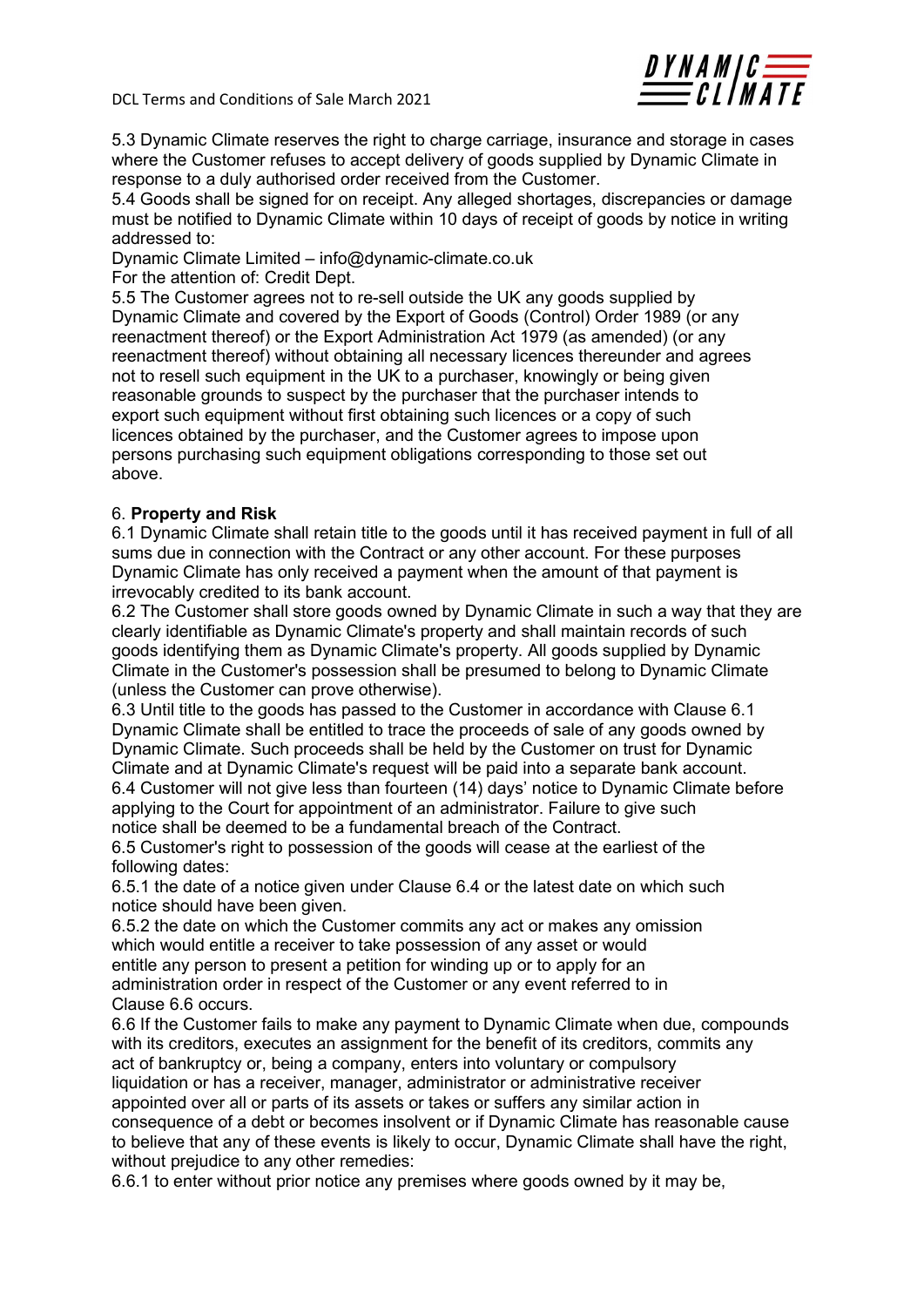

and to repossess and dispose of any goods owned by it so as to discharge any sums owed to it by the Customer under the Contract or any other agreement;

6.6.2 to require the Customer not to resell or part with possession of any goods owned by Dynamic Climate until the Customer has paid in full all sums owed by it to Dynamic Climate under the Contract or any other agreement;

6.6.3 to withhold delivery of any undelivered goods and stop any goods in transit; 6.6.4 to amend the payment terms of the Contract at its sole discretion, so as to require of the Customer on five (5) days' notice issued by post or email: to make the immediate payment of all monies owing to Dynamic Climate on a date of Dynamic Climate's choosing; to pay cash with order; and/or to make payment(s) on any other terms instructed by Dynamic Climate; and

6.6.5 to terminate a respective Contract, or any other agreement or accepted order, in part or full, at the sole discretion of Dynamic Climate without incurring any liability by giving the Customer no less than seven (7) days' notice by post or email.

6.7 Unless Dynamic Climate expressly elects otherwise, any Contract between it and the Customer for the supply of goods shall remain in existence notwithstanding any exercise by Dynamic Climate of its rights under Clause 6. The Customer shall be responsible for any costs and expenses incurred by Dynamic Climate in exercising its rights under this Clause 6.

6.8 Nothing in this Clause 6 shall give the Customer any right to return the goods. Dynamic Climate may sue the Customer for the price when due (without prejudice to its other rights hereunder) notwithstanding that the property in the goods may not have passed to the Customer.

6.9 The Customer acknowledges that Dynamic Climate is the absolute owner of Dynamic Climate's "Intellectual Property Rights" (being any patents, inventions, copyright and related rights, trade marks, trade names, rights to goodwill or to sue for passing off rights in designs, rights in computer software, database rights, rights in confidential information (including know-how), utility models and any other intellectual property rights, in each case whether registered or unregistered and including all applications (or rights to apply) for, and renewals or extensions of, such rights and all similar or equivalent rights or forms of protection which subsist or will subsist now or in the future in any part of the world) and the Customer shall not assert or attempt to assert any rights in relation to Dynamic Climate's Intellectual Property Rights. Dynamic Climate shall not be liable for claims arising from an infringement of third party Intellectual Property Rights.

6.10 The Customer shall not use or exploit Dynamic Climate's Intellectual Property Rights, and in no circumstance shall the Customer reproduce, modify, adapt, merge, translate, disassemble, decompile, recompile or reverse engineer any of Dynamic Climate's Intellectual Property Rights or any software embedded in, or forming part of (directly or indirectly) Dynamic Climate's goods and/or ancillary services related to delivery of the goods, or create derivative works based on the whole of or any part of the software or incorporate the software into any other software program not provided by Dynamic Climate, and the Customer undertakes to only use any such software in the operation of the goods and/or ancillary services related to delivery of the goods.

6.11 The Customer shall indemnify Dynamic Climate and keep Dynamic Climate indemnified from and against all claims, damage, losses, costs (including all reasonable legal costs), expenses, demands or liabilities arising out of or in connection with any claim alleging that Dynamic Climate has infringed the Intellectual Property Rights of a third party in supplying the goods and/or ancillary services related to delivery of the goods in accordance with the Customer's instructions or to a specification provided by the Customer.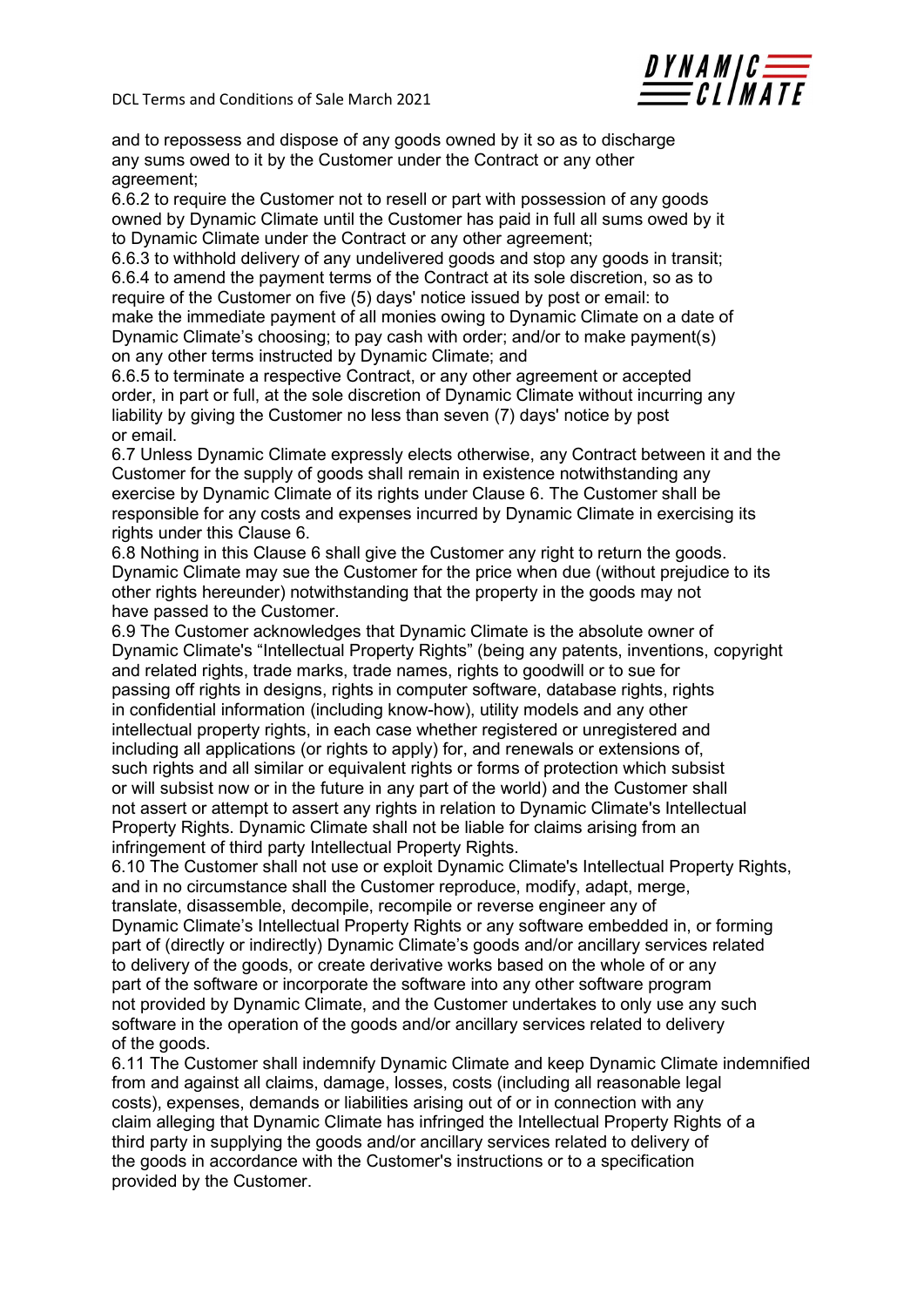

## 7. Price and Payment

7.1. Unless agreed separately and in writing by Dynamic Climate the price of the goods shall be the price ruling in Dynamic Climate's current Trade Price List at date of despatch. Dynamic Climate has the right to alter the prices contained in the Trade Price Lists at any time without prior notice and it shall notify the Customer of any price variations before despatch of the goods and the Customer shall be entitled upon receiving notification of such variation to cancel the Contract by written notice to Dynamic Climate delivered within seven (7) days of such notification without incurring liability to Dynamic Climate.

7.2. Unless otherwise agreed in writing all money due to Dynamic Climate shall be paid by the end of the month following the date of the invoice. Any sums unpaid shall thereafter bear interest at 2% per calendar month accruing from day to day.

7.3. The Customer agrees and acknowledges that Dynamic Climate reserves the right by notice in writing to withdraw any credit facility offered to the Customer in the event the Customer's financial standing deteriorates to a level whereby it is unable to pay its debts as they fall due; or Dynamic Climate has reasonable cause to believe that the foregoing is imminent and/or reasonably likely to occur during the term of the Contract(s), as determined by Dynamic Climate either: (i) acting alone or (ii) in conjunction with its credit insurance provider (a "Financial Change").

7.4. In the event that credit is withdrawn due to a Financial Change, Dynamic Climate may: 7.4.1 at its option, without incurring any liability, cancel any undelivered or incomplete portion of the Contract, or cancel any other agreement with the

Customer and stop the manufacture and/or delivery of any goods;

7.4.2 change the Customer's account to a cash with order account; and

7.4.3 without prejudice to any other rights, demand immediate payment of any outstanding amounts which shall thereupon become due and payable.

7.5. Unless otherwise agreed in writing for goods to be delivered by Dynamic Climate to a shipping destination outside the UK, the Customer undertakes to make payment by irrevocable letter of credit, confirmed by a first class London or Scottish clearing bank, at least ten (10) days prior to the scheduled delivery date.

7.6. Should the Customer make default in any payment or commit any act of bankruptcy or be the subject of a bankruptcy petition or execute an assignment for the benefit of his creditors, or, being a company, enter into voluntary or compulsory liquidation or suffer a Receiver or Administrator to be appointed over all or any part of his or its assets, then without prejudice to any other rights or remedies Dynamic Climate may at its option without incurring any liability cancel any undelivered or incomplete portion of the Contract or cancel any other contract with the Customer and stop any goods in transit, and may without prejudice to any other rights demand immediate payment of any outstanding amounts which shall thereupon become due and payable.

### 8. Guarantee and Exclusions

8.1 All warranties and guarantees are subject to Dynamic Climate's suppliers terms and conditions of sale which are available upon request.

### 9. Returned Goods

9.1 The Customer shall be responsible for the cost of carriage and insurance in respect of all goods returned by the Customer to Dynamic Climate for service or credit which goods shall be at risk of the Customer until actual receipt thereof by Dynamic Climate. 9.2 Dynamic Climate will not accept returned goods for credit or rectification unless such return has been authorised in writing by the appropriate Department of Dynamic Climate or otherwise confirmed in accordance with that Department's returns procedure and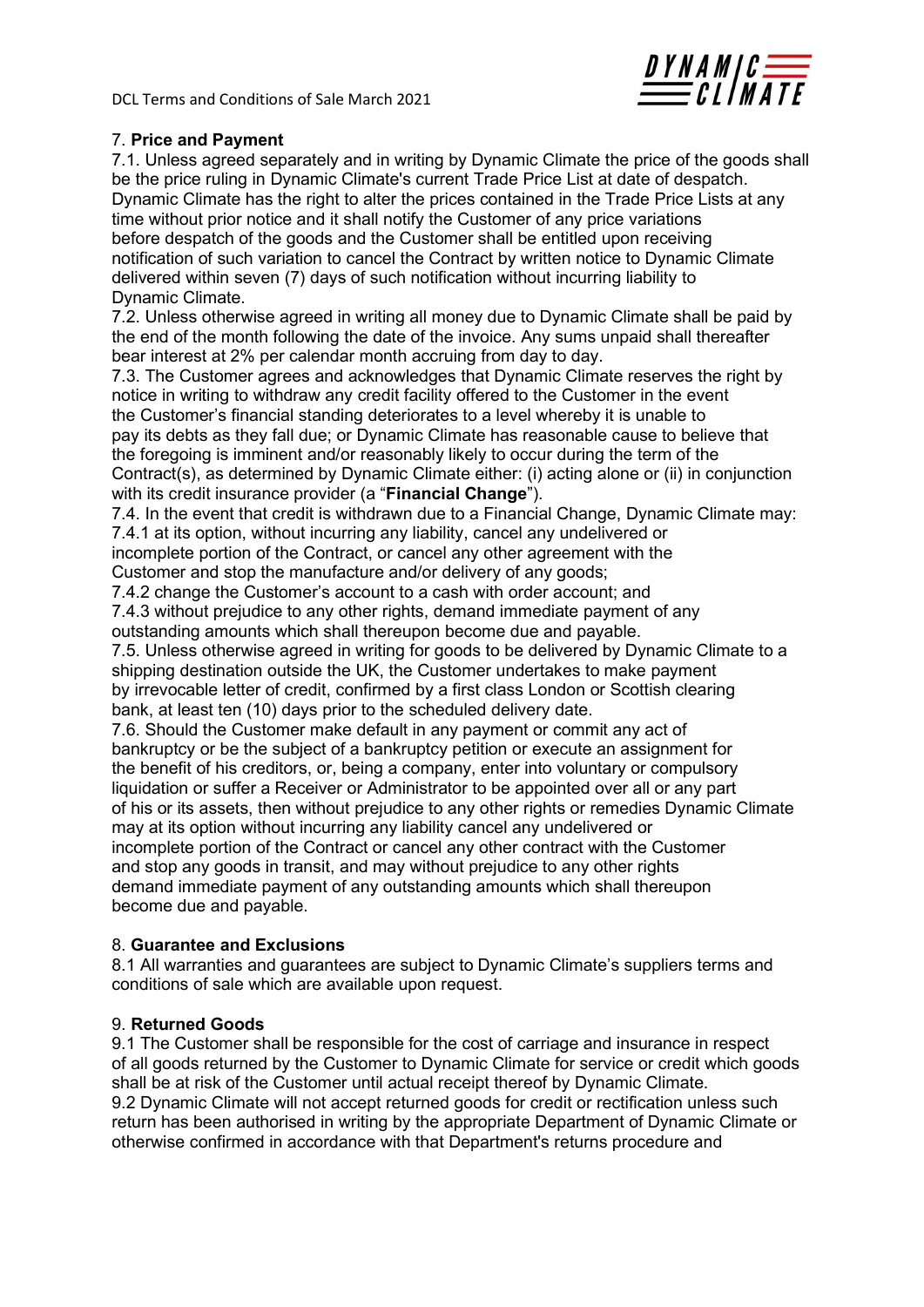

the goods are received by Dynamic Climate in stock condition and Dynamic Climate reserves the right to determine at its sole discretion whether to accept the return of the goods or whether to rectify the goods or whether to issue a credit note in respect thereof.

## 10. Cancellation

Orders, once accepted, cannot be cancelled by the Customer without Dynamic Climate's written approval, in which case the Customer agrees to indemnify Dynamic Climate for all loss suffered by it as a result of an approved cancellation. Dynamic Climate may in any event terminate any Contract in part or full, or any other agreement or accepted order subject to these Terms and Conditions of Sale, at any time without incurring any liability; by giving the Customer no less than seven (7) days' notice by post or email.

# 11. Technical Information and Trademarks

11.1 All technical information, specifications and drawings and any confidential information of any kind coming into the possession of the Customer in connection with any of Dynamic Climate's products remain the property of Dynamic Climate and shall not be used by the Customer other than for the performance of any contract between Dynamic Climate and the Customer. All documents shall be returnable on request. 11.2 All information of a technical nature and particulars of goods and performances given by Dynamic Climate are given in good faith, but no responsibility is accepted by Dynamic Climate for their accuracy and their supply shall not be used to found liability on Dynamic Climate's part.

11.3 The Customer shall not do any act in relation to the goods to which Section 6 of the Trade Marks Act 1938 (as amended) applies, namely the Customer shall not:

11.3.1 Apply any trade mark of which Dynamic Climate is the proprietor or registered user ("Dynamic Climate Trade Mark") to the goods after they have suffered any alteration in their state or condition, get-up or packing;

11.3.2 Alter partly remove or partly obliterate any Dynamic Climate Trade Mark: 11.3.3 Apply any other trade mark to the goods;

11.3.4 Add any other matter in writing that is likely to injure the reputation of any Dynamic Climate Trade Mark.

### 12. Availability of Goods

Delivery is subject to the availability of the goods and if, owing to non-availability of such goods or any other cause beyond the control of Dynamic Climate, Dynamic Climate shall be unable to carry out its obligations hereunder it shall be entitled to determine this Contract forthwith by giving notice in writing to the Customer to that effect.

### 13. Severability

In the event that any of these Conditions or any part of any of them shall be held to be invalid or unenforceable, such invalidity or unenforceability of such condition or part thereof shall not affect the validity and enforceability of all remaining Conditions and parts of Conditions.

### 14. Proper Law and Jurisdiction

14.1 This Contract shall in all respects be governed by English Law.

14.2 The Customer submits to the non-exclusive jurisdiction of the English Courts, without prejudice to the right of Dynamic Climate to bring any action before any other courts having jurisdiction.

### 15. COVID-19 and Brexit

15.1 The (i) global spread, and subsequent pandemic waves, of coronavirus ("COVID-19"), and (ii) the process of the United Kingdom's exit from the European Union and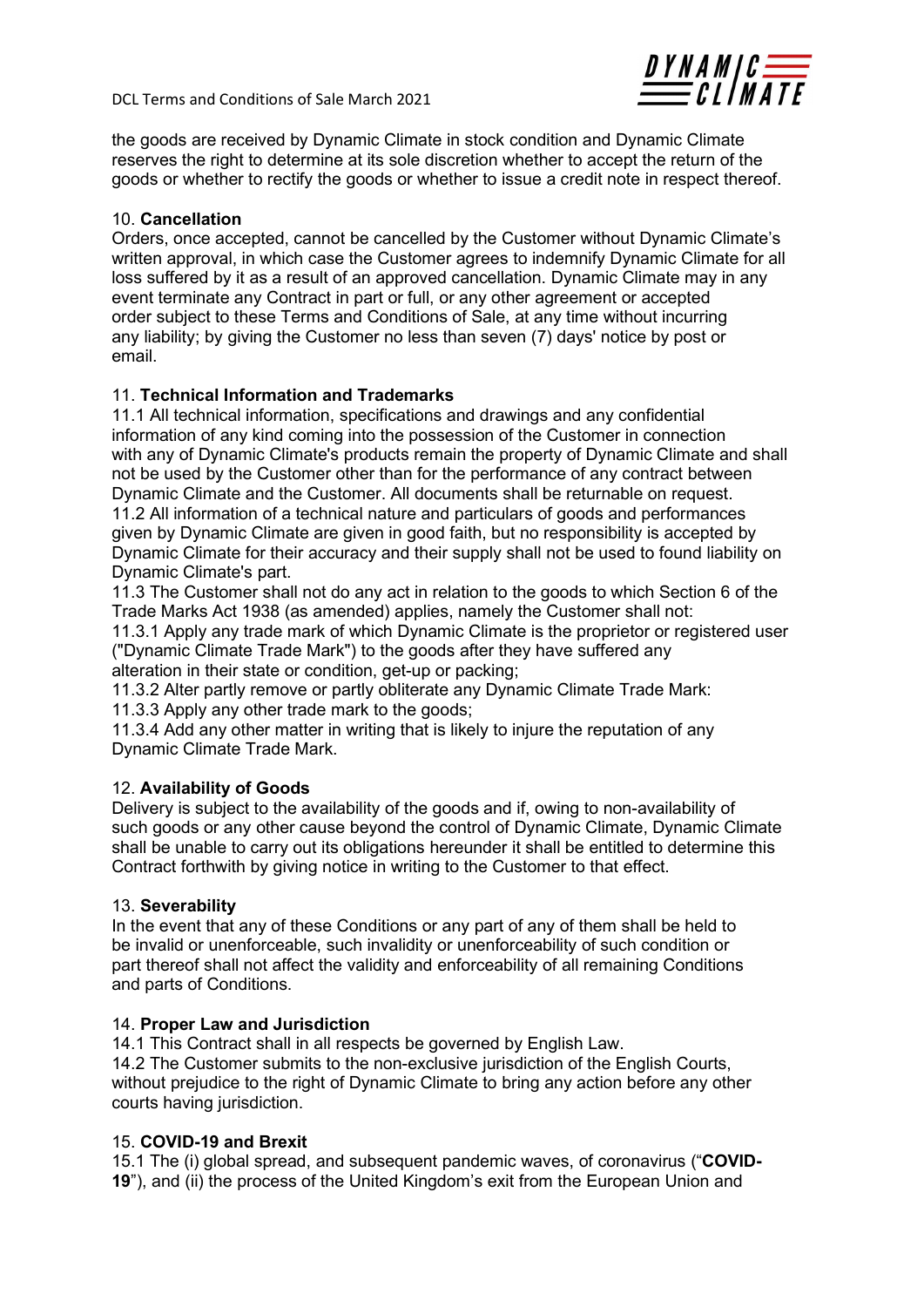

direct and indirect consequences of the foregoing ("Brexit") are, together and/or separately, reasonably likely to result in material delay to component procurement, production, shipment and delivery and in other supply chain delays which in turn may cause delays in any delivery date or completion of Dynamic Climate goods and/or ancillary services related to delivery of the goods, whether foreseen or unforeseen (together, or separately, a "Special Delay").

15.2 As a prevailing special condition to any Dynamic Climate quotation, and without prejudice to these Terms & Conditions, the Customer acknowledges and agrees that any indicated or proposed date, milestone or other time period set out in a Contract and/or in any other document, email, purchase order, order acknowledgment or communication (in oral or recorded form); is to be construed solely as an estimate for time of delivery or performance; and any provision or term to the contrary is deemed amended and to be interpreted in accordance with this clause.

15.3 Any Special Delay shall not be grounds for the Customer to terminate or cancel an order for goods and/or ancillary services related to delivery of the goods which is the subject of a Dynamic Climate quotation, without Dynamic Climate's prior written approval.

15.4 Dynamic Climate does not accept liability for any loss, cost, liquidated damages or any unascertained, general or special damages of any nature whatsoever or any other claim or fine or expense (directly or indirectly) connected to COVID-19 or Brexit. 15.5 If either party becomes aware of the likelihood of delay or any actual delay in delivery or performance resulting from a Special Delay, the party first aware of the Special Delay shall use all reasonable endeavours to notify the other party of the same in writing, by recorded post, whereupon Dynamic Climate shall issue a revised delivery date or alternative remedy.

Reviewed: November 2020

### Data Protection and personal data

### How and why we use your information:

Dynamic Climate Limited may obtain Credit and Anti-Fraud Information (defined below) from you, credit reference agencies and fraud prevention agencies for the purposes of verifying your identity, to comply with anti-money laundering duties and to meet its obligations under the Criminal Finances Act 2017 to ensure no

facilitation of tax evasion, determining your eligibility for credit and to administer your payment. This may also involve us obtaining details of your

financial associates (a person with whom you have or have had joint personal financial arrangements with) and/or individual director(s), partners(s) or proprietors of the applicant.

If you give Dynamic Climate false or inaccurate information it will record this. When you ask for credit Dynamic Climate may share any of the preceding information, the request for credit and its our response with credit reference agencies who may share it with other lenders as part of a reciprocal credit analysis and anti-fraud scheme and who may take such information into account in relation to their lending or fraud detection decisions. Dynamic Climate may also share this information with debt recovery agents. Formally applying for credit with Dynamic Climate (as opposed to an exploratory quote) will create a "hard search footprint" which may be taken into account in future credit assessments.

We justify our use of this information on the basis that it is either necessary for the performance of a contract with you, or it is on the basis of our legitimate interests (to better price credit risk and to protect our business and society from crime and its consequences), or (where criminal convictions data or politically exposed persons listings are processed) that is it in the substantial public interest (the detection and prevention of crime).

Credit and Anti-Fraud Information means information which establishes your identity, such as driving licences, passports and utility bills; information about transactions, requests for